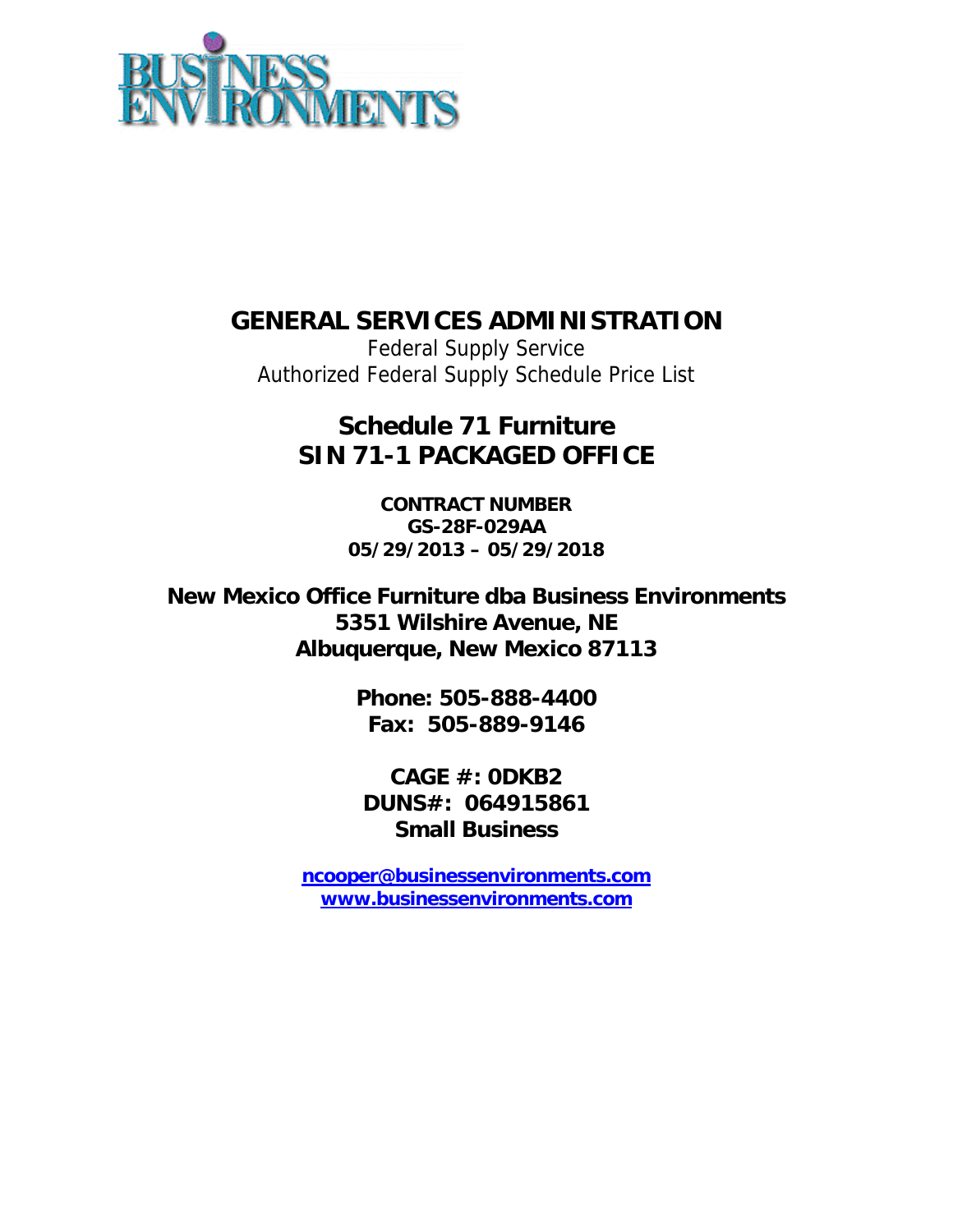### **CONTRACT TERMS AND CONDITIONS**

- 1. Table of Award: SIN 71-1 Packaged Office
- 2. Maximum Order: SIN 71-1: \$5,000,000.00
- 3. Minimum Order: \$100.00 Net
- 4. Geographic Coverage: Contiguous USA
- 5. Point(s) of Production: According to Manufacturers on Schedule
- 6. Discounts: According to Manufacturers GSA Schedule: Steelcase: GS-27F-0014V Paoli: GS-28F-0006T Mayline: GS-29F-0129G Mayline/Kwik File: GS-27F-5006C Krueger International (KI): GS-28F-0033P
- 7. Quantity Discounts: Per Manufacturers GSA Schedule
- 8. Payment Terms: See Manufacturers GSA Schedule
- 9a. Government Purchase Cards: Accepted at or below the micro purchase threshold.
- 9b. Government Credit Cards: Accepted above the micro-purchase threshold.
- 10. Foreign Items: Per Manufacturers GSA Schedule
- 11a. Time of Delivery: Per Manufacturers GSA Schedule
- 11b. Expedited Delivery: Per Manufacturers GSA Schedule
- 11c. Overnight and 2-Day Delivery: Per Manufacturers GSA Schedule
- 12. FOB Point: Per Manufacturers GSA Schedule
- 13a. Ordering Address: Business Environments 5351 Wilshire Avenue., NE Albuquerque, NM 87113 Phone: 505-888-4400 Fax: 505-889-9146
- 13b. Ordering Procedures: All orders, order changes, and cancellations MUST BE SUBMITTED IN WRITING. NO VERBAL ORDERS OR CHANGES WILL BE ALLOWED. THE TIME OF DELIVERY PERIOD AS SPECIFIED HEREIN BEGINS ON DATE OF RECEIPT OF COMPLETE AND ACCURATE ORDER.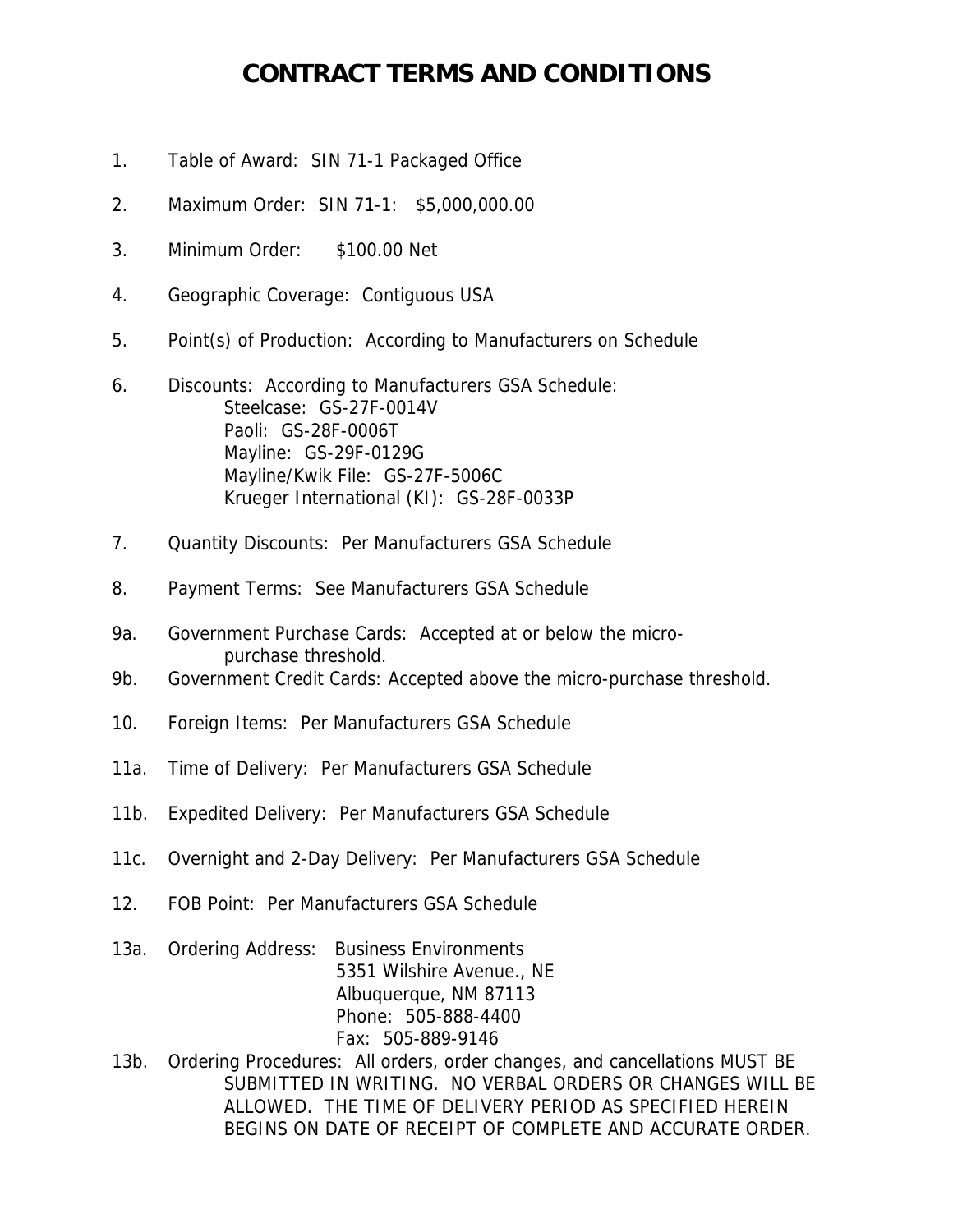- 14. Payment Address: Business Environments 5351 Wilshire Avenue, NE Albuquerque, NM 87113
- 15. Warranty Provisions: Per Manufacturers GSA Schedule
- 16. Export Packing Charges: Per Manufacturers GSA Schedule
- 17. Terms and Conditions of Government Purchase Cards: Accepted. No additional discounts offered.
- 18. Repair Parts: Varies by Manufacturer. Contact Business Environments.
- 19. Terms and Conditions of Services:
	- a. Installation: Projects up to \$500.00 will be charged at a rate of \$45.00 per hour. Projects in excess of \$500.00 will be negotiated on a case-by-case basis. b. Staging: Projects up to \$500.00 will be charged at a rate of \$45.00 per hour. Projects in excess of \$500.00 will be negotiated on a case-by-case basis. c. Warehousing: \$1.00 per square foot per month. d. Site Preparation: Projects up to \$500.00 will be charged at a rate of \$45.00 per hour. Projects in excess of \$500.00 will be negotiated on a case-by-case basis. e. Ancillary Services: Projects up to \$500.00 will be charged at a rate of \$45.00 per hour. Projects in excess of \$500.00 will

be negotiated on a case-by-case basis.

- 20. Service and Distribution Point: Ordering Address (See 13a above) or Manufacturers address
- 21. List of Participating Dealers: Not Applicable
- 22. Preventative Maintenance: See Manufacturers product literature and warranty.
- 23. Cancellation Charge: Varies by Manufacturer
- 24. Restocking Charge: Varies by Manufacturer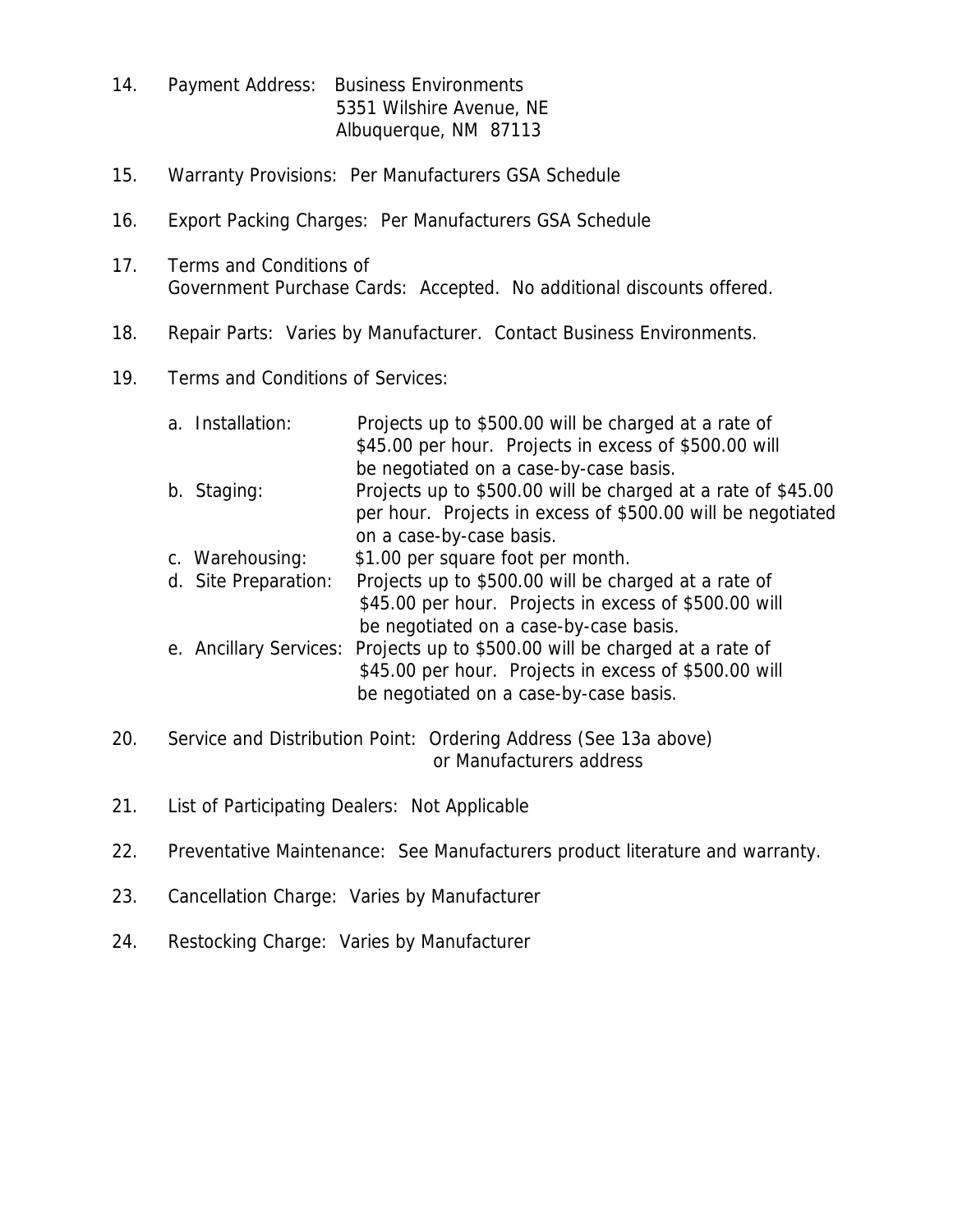

5351 Wilshire Ave., NE Albuquerque, NM 87113 Phone: 505‐888‐4400; Fax: 505‐889‐9146 info@businessenvironments.com

GSA Contract #GS‐28F‐029AA TREADING WORK OF THE CAR ON THE WORK Contract Expiration: May 29, 2018

CAGE # 0DKB2 DUNS # 064915861 Small Business

71-1 Packaged Offices which includes:

Furniture Systems and Workstations

 Worksurfaces, Workstations, Computer Furniture and Accessories Filing and Storage Cabinets, Shelves, Mobile Carts, Dollies, Racks and Accessories Executive Office Furniture Executive Conference Room Furniture, Coordinated Tables, Case Pieces and Accessories Executive Furniture—Single Item Accent and Specialty Pieces Tables and Accessories Upholstered Seating Multiple Seating Multipurpose Seating Stacking Chairs and Dollies or Trucks designed to support stacking chairs Complete Daycare, Preschool and Classroom Solutions Training Room, Auditorium and Theater Furniture Lecterns (\*Small Business Set‐Aside) Library Furniture Mail Sorting and Distribution Furniture Industrial and Institutional Furniture: Workbenches, Worktables, Warehouse Storage, and High Density Storage Cabinets, Modular Cabinets Furniture Design Services

#### Furniture Installation Services

#### **Packaged Workplace Solutions**

- Reception and Lounge Areas
- Executive and Managerial Offices
- Conference, Meeting and Training Rooms
- Modular Systems Furniture
- Flooring and Concrete Polishing
- Architectural Wall Systems
- Seating and Tables for All Applications
- Filing, Storage and High Density Movable Systems
- Mailroom and Backroom Furniture and Planning
- IT / Network Furniture

#### **Turnkey Services**

- Needs Assessment and Workflow Planning
- Space Planning and Design
- Product Selection, Mockups , and Presentations
- Value Engineering
- Ergonomic Consulting and Evaluation
- Sustainability Options
- Warehousing and Storage
- Staging, Delivery, and Site Preparation
- Installation and Setup
- Reconfigurations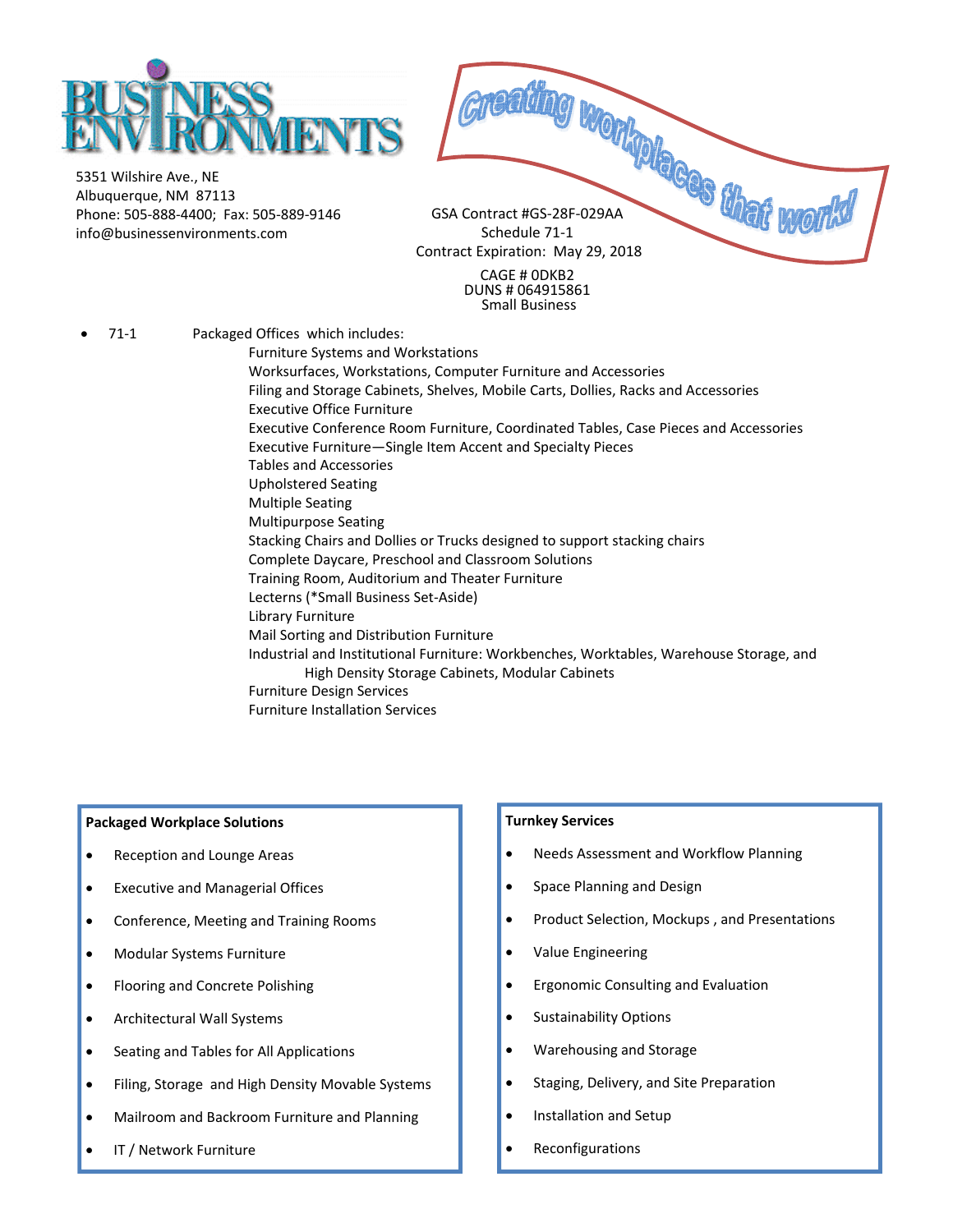| $\mathbf{1}$    | FEDERAL SUPPLY SCHEDULE                                                                 | 71-1-Packaged Office                                                                                                                                                        |
|-----------------|-----------------------------------------------------------------------------------------|-----------------------------------------------------------------------------------------------------------------------------------------------------------------------------|
| $\overline{2}$  | Maximum Order                                                                           | See Manufacturers' GSA Schedules                                                                                                                                            |
| 3               | Minimum Order                                                                           | See Manufacturers' GSA Schedules                                                                                                                                            |
| 4               | Geographic Coverage                                                                     | State of New Mexico and Surrounding Areas                                                                                                                                   |
| 5               | Point(s) of Production                                                                  | See Manufacturers' GSA Schedules                                                                                                                                            |
| 6               | <b>Discounts</b>                                                                        | See Manufacturers' GSA Schedules                                                                                                                                            |
| $\overline{7}$  | <b>Quantity Discounts</b>                                                               | See Manufacturers' GSA Schedules                                                                                                                                            |
| 8               | <b>Prompt Payment Terms</b>                                                             | Net 30 Days                                                                                                                                                                 |
| 9               | Government Purchase Cards                                                               | Accept all major Government Credit Cards                                                                                                                                    |
| 10              | Foreign Items                                                                           | See Manufacturers' GSA Schedules                                                                                                                                            |
| 11a             | Time of Delivery                                                                        | See Manufacturers' GSA Schedules                                                                                                                                            |
| 11 <sub>b</sub> | <b>Expedited Delivery</b>                                                               | <b>Contact Business Environments</b>                                                                                                                                        |
| 11c             | Overnight and 2-Day Delivery                                                            | <b>Contact Business Environments</b>                                                                                                                                        |
| 12              | <b>FOB Point</b>                                                                        | See Manufacturers' GSA Schedules                                                                                                                                            |
| 13a             | <b>Ordering Address</b>                                                                 | Business Environments; 5351 Wilshire Ave, NE; Albuquerque, NM 87113                                                                                                         |
| 13 <sub>b</sub> | <b>Ordering Procedures</b>                                                              | See www.gsa.gov/schedules                                                                                                                                                   |
| 14              | <b>Payment Address</b>                                                                  | Same as Ordering Address (See 13a)                                                                                                                                          |
| 15              | <b>Warranty Provisions</b>                                                              | See Manufacturers' GSA Schedules                                                                                                                                            |
| 16              | <b>Export Packing Charges</b>                                                           | <b>Contact Business Environments</b>                                                                                                                                        |
| 17              | <b>Terms and Conditions of Government</b><br>Purchase Card Acceptance                   | Accepted. No additional discounts offered.                                                                                                                                  |
| 18              | Terms and Conditions of Repair Parts                                                    | Varies by Manufacturer. Contact Business Environments                                                                                                                       |
| 19              | Terms and Conditions of Installation Staging,<br>Site Preparation and Ancillary Service | Installation projects up to \$500 will be charged at a rate of \$55.00 per<br>house. Installation projects in excess of \$00 will be negotiated on a case-<br>by-case basis |
| 20              | Service and Distribution Point                                                          | Ordering Address (see 13a) or Manufacturers' addresses                                                                                                                      |
| 21              | <b>List of Participating Dealers</b>                                                    | Not Applicable                                                                                                                                                              |
| 22              | Preventative Maintenance                                                                | Refer to Manufacturer's product literature and warranty                                                                                                                     |
| 23              | <b>Cancellation Charge</b>                                                              | Varies by Manufacturer                                                                                                                                                      |
| 24              | <b>Restocking Charge</b>                                                                | Varies by Manufacturer                                                                                                                                                      |
|                 |                                                                                         |                                                                                                                                                                             |